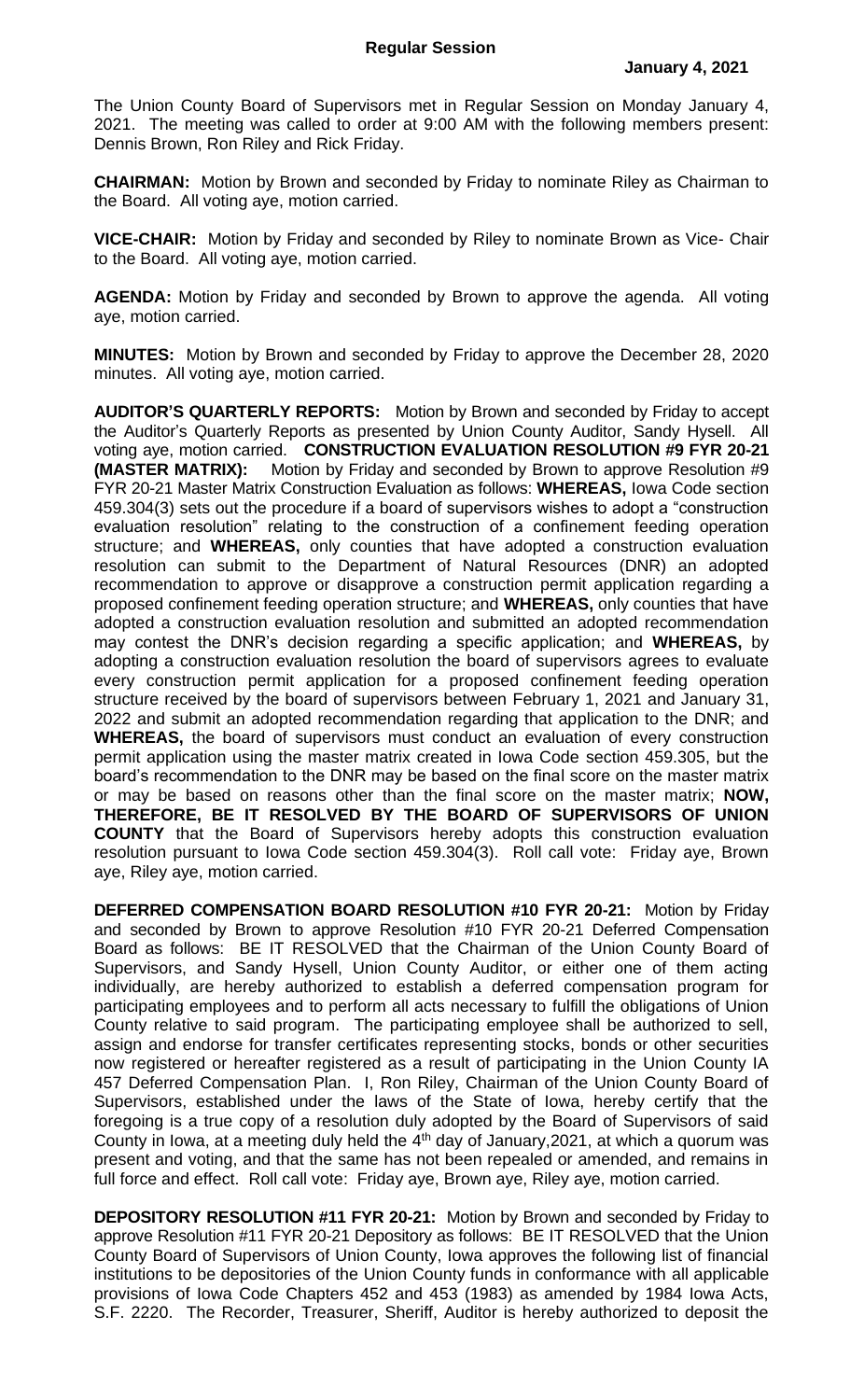Union County funds in amounts not to exceed the maximum approved for each respective financial institution as set out below:

|            | <b>Name of Depository Office</b> | <b>Location</b> | <b>Maximum Balance In Effect</b><br><b>Under Prior Resolution</b> | <b>Maximum Balance In</b><br><b>Effect</b><br><b>Under This</b><br><b>Resolution</b> |
|------------|----------------------------------|-----------------|-------------------------------------------------------------------|--------------------------------------------------------------------------------------|
| Recorder:  | IA St Savings Bank               | Creston         | 150,000.00                                                        | 150,000.00                                                                           |
| Treasurer: | <b>Great Western Bank</b>        | Creston         | 2,000,000.00                                                      | 2,000,000.00                                                                         |
|            | State Savings Bank               | Creston         | 1,000,000.00                                                      | 1,500,000.00                                                                         |
|            | First Nat'l Bank                 | Creston         | 5,000,000.00                                                      | 2,000,000.00                                                                         |
|            | IA St Savings Bank               | Creston         | 8,000,000.00                                                      | 8,000,000.00                                                                         |
|            | <b>PCSB</b>                      | Creston         | 2,000,000.00                                                      | 2,000,000.00                                                                         |
|            | IA Public Agency % Norwest Bank  | Des Moines      | 1,000,000.00                                                      | 4,500,000.00                                                                         |
| Sheriff:   | First Nat'l Bank                 | Creston         | 350,000.00                                                        | 350,000.00                                                                           |
|            | <b>PCSB</b>                      | Creston         | 100,000.00                                                        | 100,000.00                                                                           |
|            | IA St Savings Bank               | Creston         | 25,000.00                                                         | 25,000.00                                                                            |
| Auditor:   | First Nat'l Bank                 | Creston         | 25,000.00                                                         | 25,000.00                                                                            |
|            | <b>PCSB</b>                      | Creston         | 25,000.00                                                         | 25,000.00                                                                            |

Roll call vote: Friday aye, Brown aye, Riley aye, motion carried.

**HOLIDAY SCHEDULE:** Motion by Friday and seconded by Brown to approve the Holiday Schedule as follows for 2021:

| President's Day                                                   | 02/15/2021 |  |  |  |
|-------------------------------------------------------------------|------------|--|--|--|
| Good Friday 1/2 Day                                               | 04/02/2021 |  |  |  |
| <b>Memorial Day</b>                                               | 05/31/2021 |  |  |  |
| Independence Day                                                  | 07/05/2021 |  |  |  |
| Labor Day                                                         | 09/06/2021 |  |  |  |
| <b>Veterans Day</b>                                               | 11/11/2021 |  |  |  |
| <b>Thanksgiving Day</b>                                           | 11/25/2021 |  |  |  |
| Day after Thanksgiving                                            | 11/26/2021 |  |  |  |
| Day before Christmas Eve                                          | 12/23/2021 |  |  |  |
| <b>Christmas Eve</b>                                              | 12/24/2021 |  |  |  |
| New Year's Eve                                                    | 12/31/2021 |  |  |  |
| Roll call vote: Brown aye, Friday aye, Riley aye, motion carried. |            |  |  |  |

**OFFICIAL NEWSPAPERS:** Motion by Brown and seconded by Friday to approve the Creston News Advertiser and Afton Star as the County's official newspapers for 2021. All voting aye, motion carried.

**RECORD RETENTION RESOLUTION #12 FYR 20-21:** Motion by Friday and seconded by Brown to approve Resolution #12 FYR 20-21 Record Retention as follows: The following is a list of records, which are to be destroyed (after appropriate documents are scanned and checked) by burning in accordance with law and as authorized by the Union County Board of Supervisors on January 4, 202. County records included are:

| <b>RECOMMENDED RETENTION</b> |  |
|------------------------------|--|

| <b>RECORDS</b>                                  | <b>DESTROYED AFTER</b>               |
|-------------------------------------------------|--------------------------------------|
| <b>Receipts</b>                                 | 1 yr After Audit                     |
| <b>Secondary Roads Receipts</b>                 | 1 yr After Audit                     |
| Claims                                          | 2 yr after Audit                     |
| <b>Mental Health Copies for Claims</b>          | 2 yr after Audit                     |
| <b>Handwritten Claims</b>                       | 2 yr after Audit                     |
| Payroll time cards and Ledgers                  | 5 yr after                           |
| Annual reports receipts, expenditures, balances | 10 <sub>yr</sub>                     |
| General ledger, expenditure & revenue ledgers   | 10 <sub>yr</sub>                     |
| <b>Closed Session Tapes</b>                     | 10 <sub>yr</sub>                     |
| <b>Board AGENDA</b>                             | Administrative & legal values ended. |
| <b>Health Insurance Reports</b>                 | Administrative & legal values ended. |
| Returned Homestead & Military disallowances     | Administrative & legal values ended. |

Roll call vote: Brown aye, Friday aye, Riley aye, motion carried.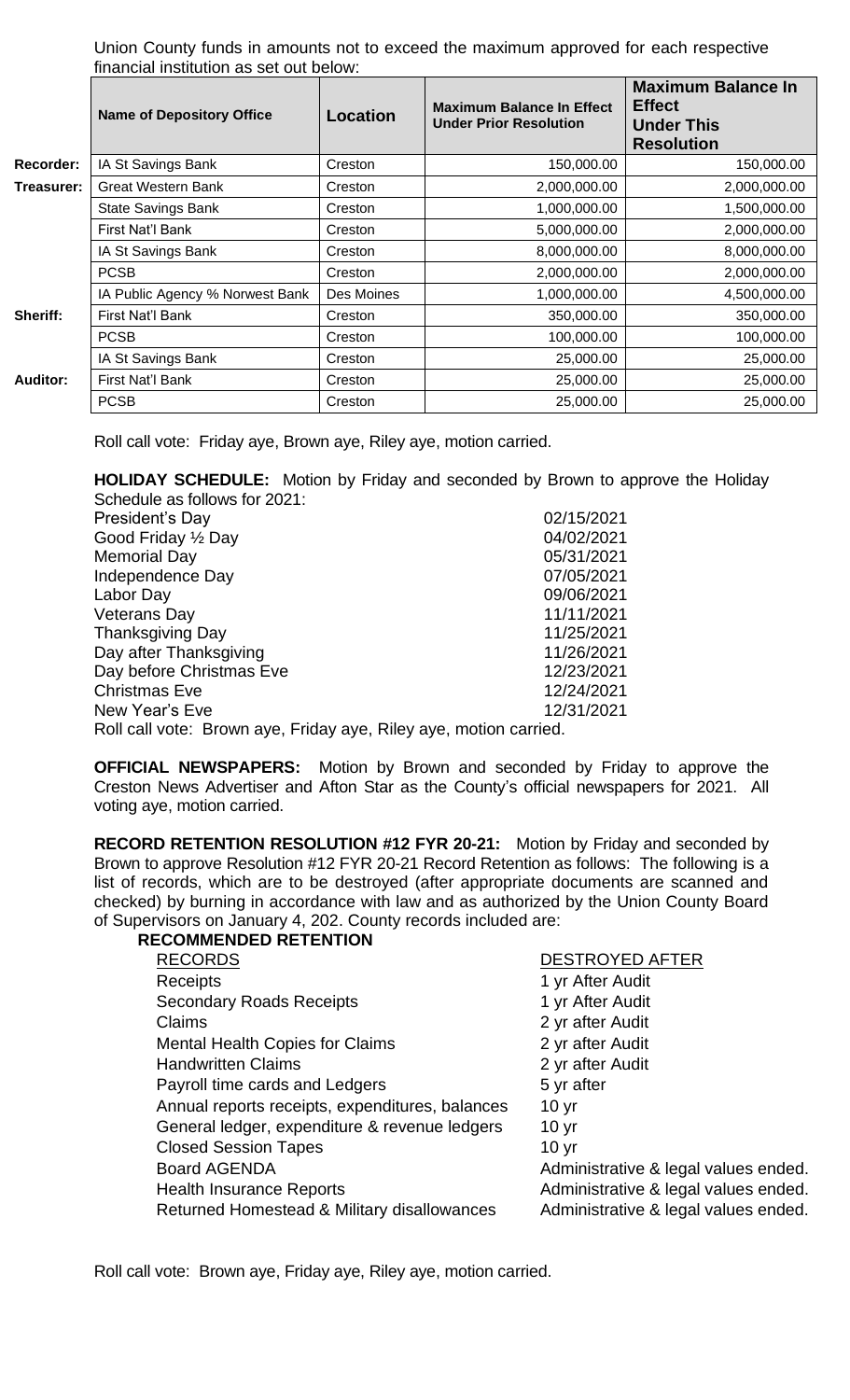**SUPERVISOR ORGANIZATION RESOLUTION #13 FYR 20-21:** Motion by Brown and seconded by Friday to approve Resolution #13 FRY 20-21 as follows: Be It Resolved by the Union County Board of Supervisors that their regular meeting days be set for each Monday of the month and claims will be approved the second and fourth Mondays of each month. Special sessions to be held on Wednesday when possible. Business will be conducted pursuant to Robert's Rules of Order except, Chairman of the Board can make motions or seconded motions for prompt flow of business. No bills will be allowed unless they carry the approval of the officer empowered to order the same. That the aid of the Poor must be obtained through the County General Relief Designee (MATURA Action Corporation) or Chair of the Board of Supervisors. That all claims must be itemized in full with vendor invoice and signed by office head. Claims must be filed in the Auditor's office by noon on Thursday proceeding the weekly session of the Board, exceptions with the discretion of the Board. Roll call vote: Friday aye, Brown aye, Riley aye, motion carried.

**TREASURER CERTIFICATION OF APPOINTMENTS:** Motion by Friday and seconded by Brown to approve the Treasurer's Certification of Appointments as follows: Stacey Graham as Driver's License Deputy and Jenny Wheeler as Deputy Treasurer. All voting aye, motion carried.

**TREASURER CASH ON HAND RESOLUTION #14 FYR 20-21:** Motion by Brown and seconded by Friday to approve Resolution #14 FYR Treasurer Cash on Hand as follows: NOW on this  $4<sup>th</sup>$  day of January 2021, the matter of a resolution approving cash on hand in the Union County Treasurer's Office. WHEREAS, the Union County Board of Supervisors approves the Union County Treasurer's Office to have funds on hand each day, not to exceed \$1,200. Roll call vote: Brown aye, Friday aye, Riley aye, motion carried.

**UNION COUNTY INVESTMENT POLICY:** Motion by Friday and seconded by Brown to approve the Union County (Treasurer's) Investment Policy as presented with no changes from last year. All voting aye, motion carried.

**AUDITOR CERTIFICATION OF APPOINTMENTS:** Motion by Friday and seconded by Brown to approve the Auditor's Certification of Appointments as follows: Mindi Eslinger as Election Deputy, Sara Sanson as Payroll Deputy and Brenda Mahan as Accounts Payable Deputy. All voting aye, motion carried.

**SERVICE TECHS INC. CONTRACT FOR SNOW REMOVAL/DHS:** Motion by Brown and seconded by Friday to approve a one-year contract with Service Techs Inc for snow removal at the DHS office location. All voting aye, motion carried.

**BOARD OF HEALTH APPOINTMENTS:** Motion by Friday and seconded by Brown to reappoint Linda Carroll, Larry Weis and Dr. Karen Krogstad to the Union County Board of Health for a 2-year term. All voting aye, motion carried.

**COMPENSATION BOARD APPOINTMENT:** Motion by Brown and seconded by Friday to approve Susan Dunphy as the Sheriff's Compensation Board Representative for a 4-year term. All voting aye, motion carried.

**CONDEMNATION COMMISSION REAPPOINTMENT:** Motion by Friday and seconded by Brown to approve the following to serve on the Condemnation Commission: **Licensed Realestate Brokers or Salesperson**: Dennis Carter, Retta Ripperger, Korina Loudon, Bruce Jamie Travis, Diane Poore. **Bank and/or Loan Agency:** Paul Fuller, Chris Eaton, Randy Ringsdorf, Scott Coen, Kelly Richards. **Owners of City Property:** Franklin Eighme, Katie Turner, Gail Peterson, Kent Forbes, Mary Seales, Morris Conklin. **Owners-Operators of Ag Property:** Richard Ide, Eddie Ehm, Ann Moore and Leslie Wurster. All voting aye, motion carried.

**CONSERVATION BOARD APPOINTMENT:** Motion by Brown and seconded by Friday to approve the reappointment of Denise Roberg to a 5-year term on the Union County Conservation Board. All voting aye, motion carried.

**MAGISTRATE APPOINTMENTS:** Motion by Friday and seconded by Brown to approve the following to serve a 5-year term on the Magistrate Board: David Abildtrup, Leslie Wurster and Jamie Travis. All voting aye, motion carried.

**MEDICAL EXAMINERS REAPPOINTMENT:** Motion by Brown and seconded by Friday to reappoint Jacqueline Welchan, Daniel Walker, Lonnie Miller and Chuck Hoyt as Union County Medical Examiners. All voting aye, motion carried.